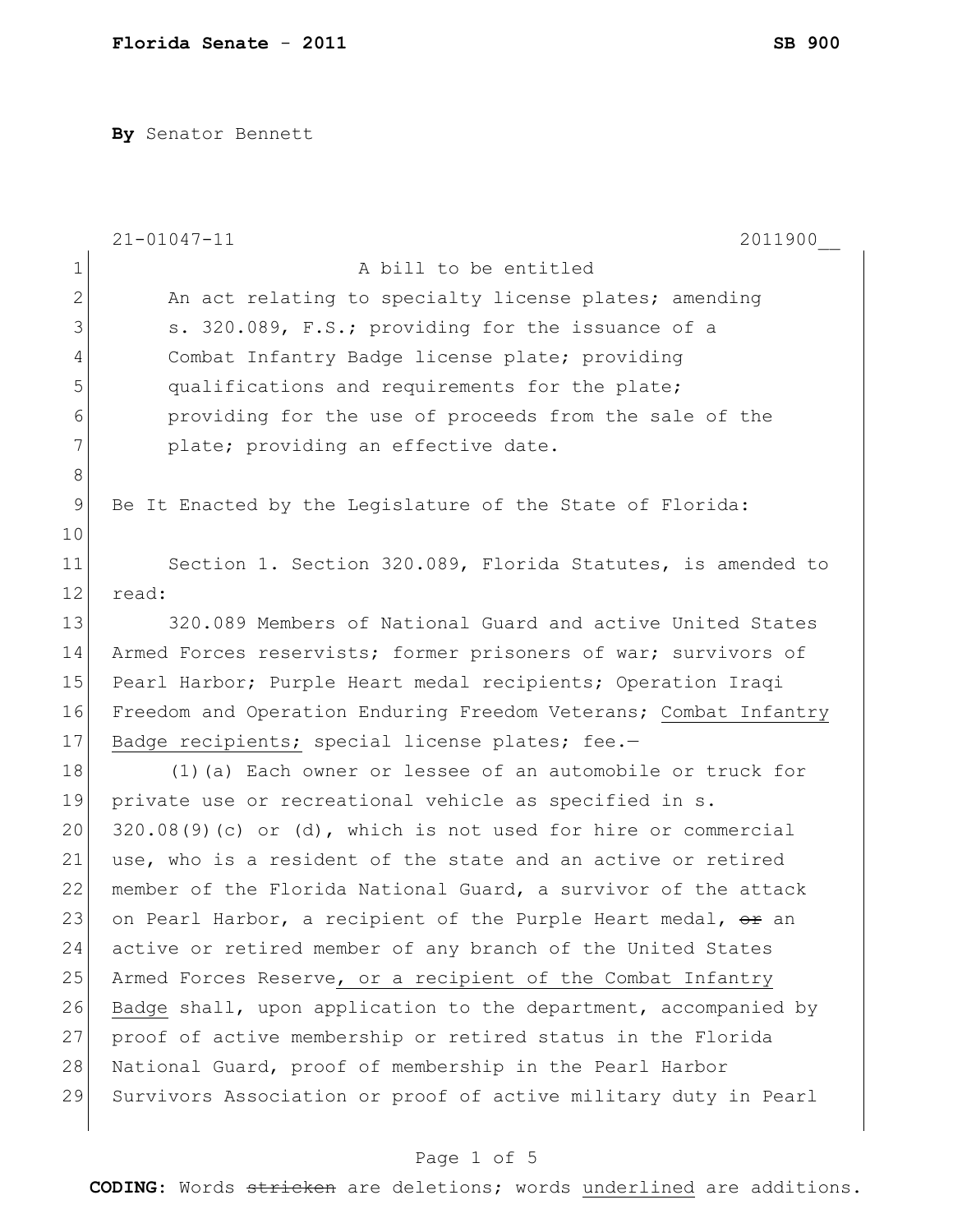21-01047-11 2011900\_\_ 30 Harbor on December 7, 1941, proof of being a Purple Heart medal 31 recipient, or proof of active or retired membership in any 32 branch of the Armed Forces Reserve, or proof of membership in 33 the Combat Infantrymen's Association, Inc., or other proof of 34 being a recipient of the Combat Infantry Badge, and upon payment 35 of the license tax for the vehicle as provided in s. 320.08, be 36 issued a license plate as provided by s. 320.06, upon which, in 37 lieu of the serial numbers prescribed by s. 320.06, shall be 38 stamped the words "National Guard," "Pearl Harbor Survivor," 39 "Combat-wounded veteran," or "U.S. Reserve," or "Combat Infantry 40 Badge," as appropriate, followed by the serial number of the 41 license plate. Additionally, the Purple Heart plate may have the 42 | words "Purple Heart" stamped on the plate and the likeness of 43 the Purple Heart medal appearing on the plate. 44 (b) Notwithstanding any other provision of law to the

45 contrary, beginning with fiscal year 2002-2003 and annually 46 thereafter, the first \$100,000 in general revenue generated from 47 the sale of license plates issued under this section shall be 48 deposited into the Grants and Donations Trust Fund, as described 49 in s. 296.38(2), to be used for the purposes established by law 50 for that trust fund. Any additional general revenue generated 51 from the sale of such plates shall be deposited into the State 52 Homes for Veterans Trust Fund and used solely to construct, 53 operate, and maintain domiciliary and nursing homes for 54 veterans, subject to the requirements of chapter 216.

55 (c) Notwithstanding any provisions of law to the contrary, 56 an applicant for a Pearl Harbor Survivor license plate or a 57 Purple Heart license plate who also qualifies for a disabled 58 veteran's license plate under s. 320.084 shall be issued the

## Page 2 of 5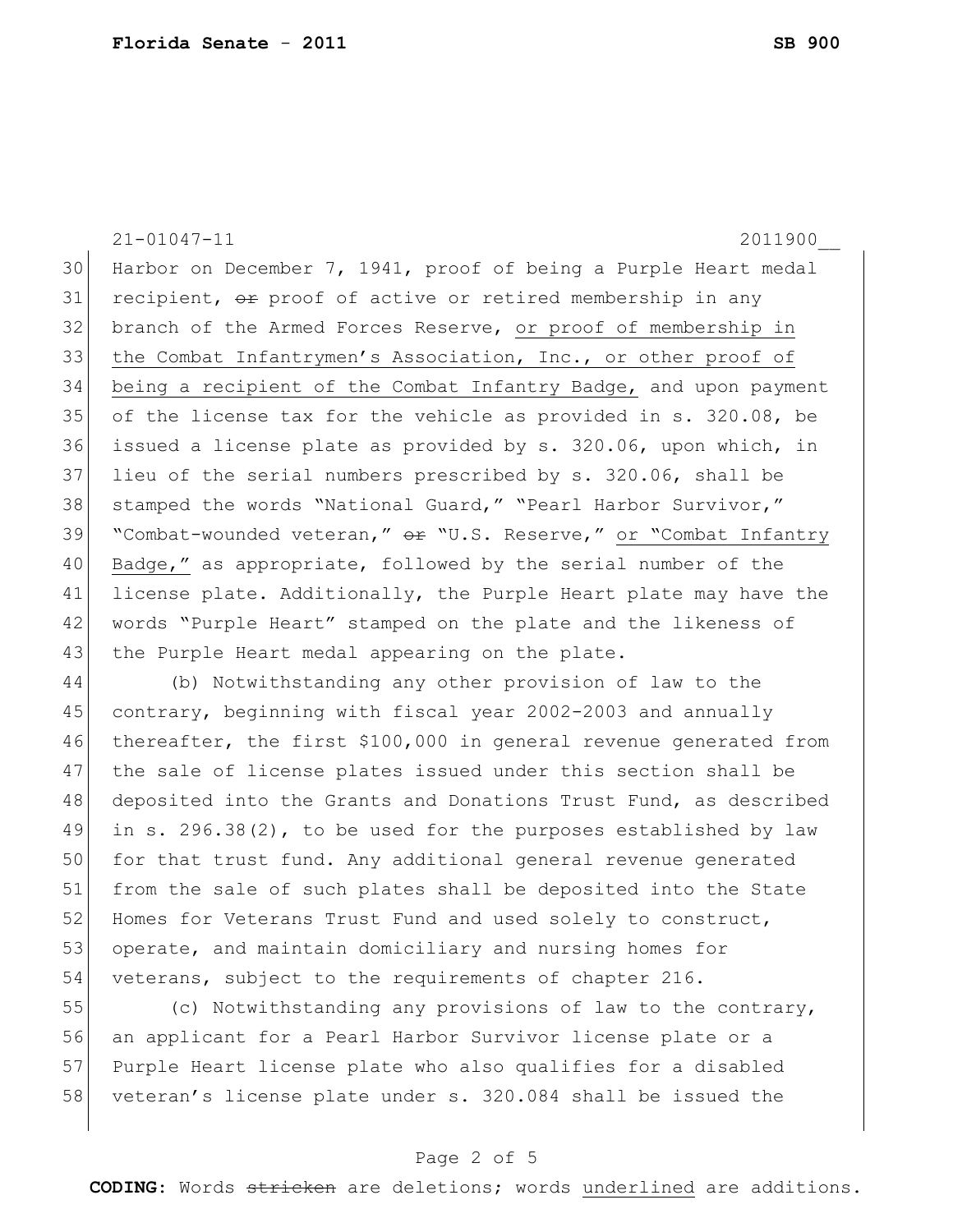21-01047-11 2011900\_\_ 59 appropriate special license plate without payment of the license 60 tax imposed by s. 320.08. 61 (2) Each owner or lessee of an automobile or truck for 62 private use, truck weighing not more than 7,999 pounds, or 63 recreational vehicle as specified in s.  $320.08(9)(c)$  or (d), 64 which is not used for hire or commercial use, who is a resident 65 of the state and who is a former prisoner of war, or their 66 unremarried surviving spouse, shall, upon application therefor 67 to the department, be issued a license plate as provided in  $s$ . 68 320.06, on which license plate are stamped the words "Ex-POW" 69 followed by the serial number. Each application shall be 70 accompanied by proof that the applicant meets the qualifications 71 specified in paragraph (a) or paragraph (b).

72 (a) A citizen of the United States who served as a member 73 of the Armed Forces of the United States or the armed forces of 74 a nation allied with the United States who was held as a 75 prisoner of war at such time as the Armed Forces of the United 76 States were engaged in combat, or their unremarried surviving 77 spouse, may be issued the special license plate provided for in 78 this subsection without payment of the license tax imposed by s. 79 320.08.

80 (b) A person who was serving as a civilian with the consent 81 of the United States Government, or a person who was a member of 82 the Armed Forces of the United States who was not a United 83 States citizen and was held as a prisoner of war when the Armed 84 Forces of the United States were engaged in combat, or their 85 unremarried surviving spouse, may be issued the special license 86 plate provided for in this subsection upon payment of the 87 license tax imposed by s. 320.08.

## Page 3 of 5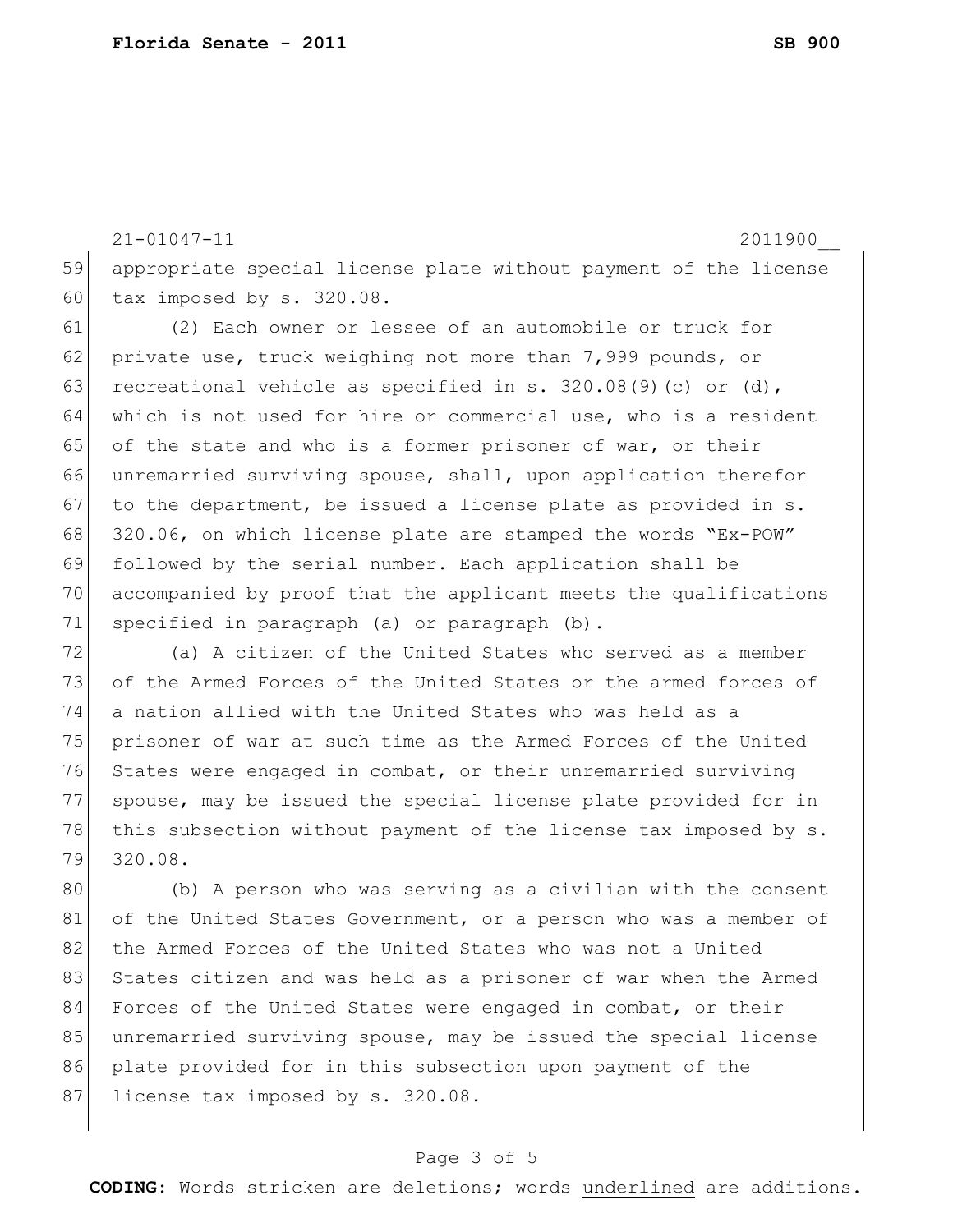21-01047-11 2011900\_\_

88 (3) Each owner or lessee of an automobile or truck for 89 private use, truck weighing not more than 7,999 pounds, or 90 recreational vehicle as specified in s.  $320.08(9)(c)$  or (d), 91 which is not used for hire or commercial use, who is a resident 92 of this state and who is the unremarried surviving spouse of a 93 recipient of the Purple Heart medal shall, upon application 94 therefor to the department, with the payment of the required 95 fees, be issued a license plate as provided in s. 320.06, on 96 which license plate are stamped the words "Purple Heart" and the 97 likeness of the Purple Heart medal followed by the serial 98 | number. Each application shall be accompanied by proof that the 99 applicant is the unremarried surviving spouse of a recipient of 100 the Purple Heart medal.

101 (4) The owner or lessee of an automobile or truck for 102 private use, a truck weighing not more than 7,999 pounds, or a 103 recreational vehicle as specified in s.  $320.08(9)(c)$  or (d) 104 which automobile, truck, or recreational vehicle is not used for 105 hire or commercial use who is a resident of the state and a 106 current or former member of the United States military who was 107 deployed and served in Iraq during Operation Iraqi Freedom or in 108 Afghanistan during Operation Enduring Freedom shall, upon 109 application to the department, accompanied by proof of active 110 membership or former active duty status during one of these 111 operations, and upon payment of the license tax for the vehicle 112 as provided in s. 320.08, be issued a license plate as provided 113 by s. 320.06 upon which, in lieu of the registration license 114 number prescribed by s. 320.06, shall be stamped the words 115 "Operation Iraqi Freedom" or "Operation Enduring Freedom," as 116 appropriate, followed by the registration license number of the

## Page 4 of 5